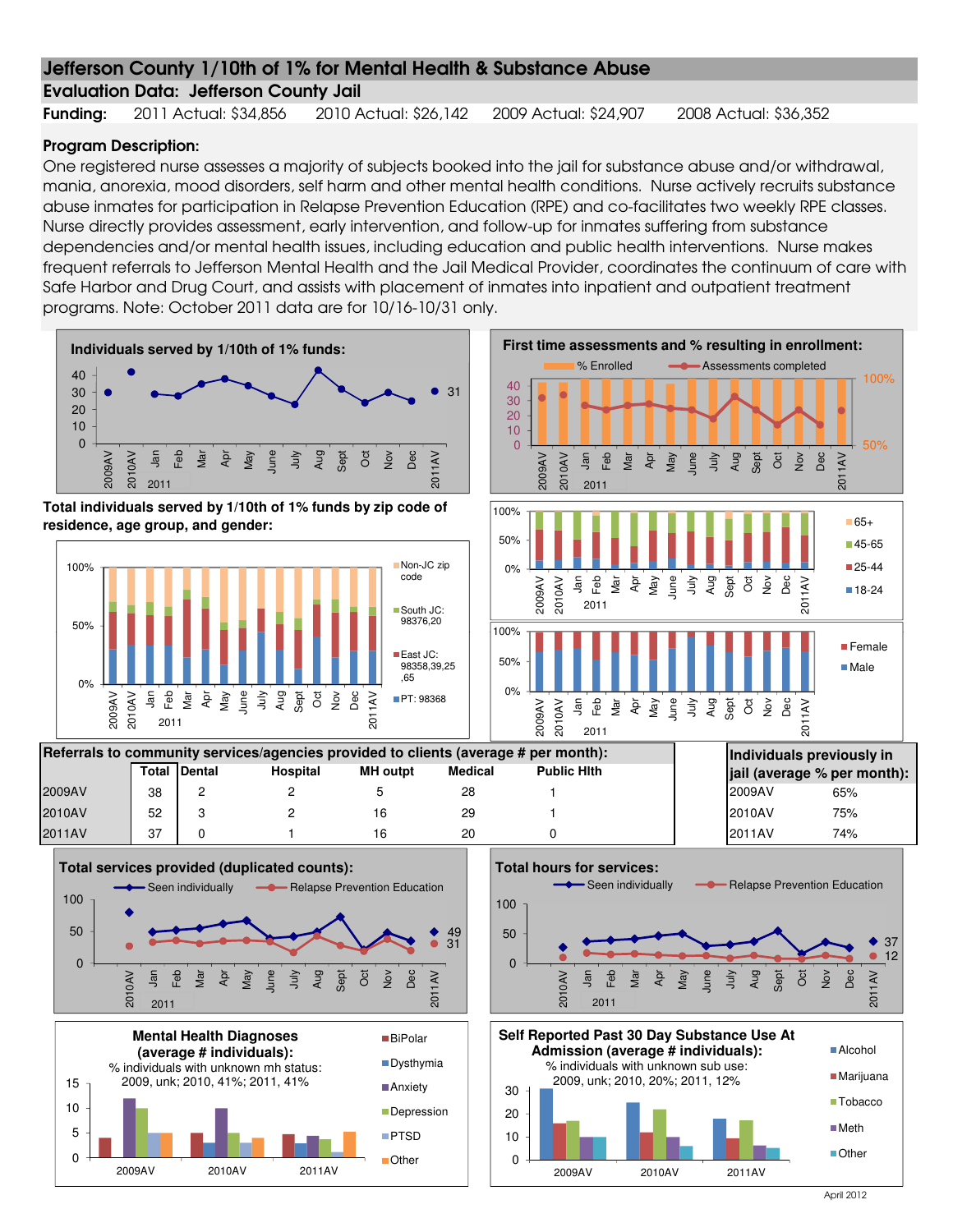#### Evaluation Data: Jefferson Mental Health Services, CODIT Program

Funding: 2011 Actual: \$104,692 2010 Actual: \$97,528 2009 Actual: \$103,993 2008 Actual: \$131,499

Program Description: Our CODIT program, run in concert with Safe Harbor, provids direct individual and group services to clients with both Substance Abuse/Dependence and Mental Health Disorders. These services, along with access to medical specialists, a case manager and peer counselor, experienced in serving this population, provide a broad spectrum of treatment possibilities not otherwise available in this county.

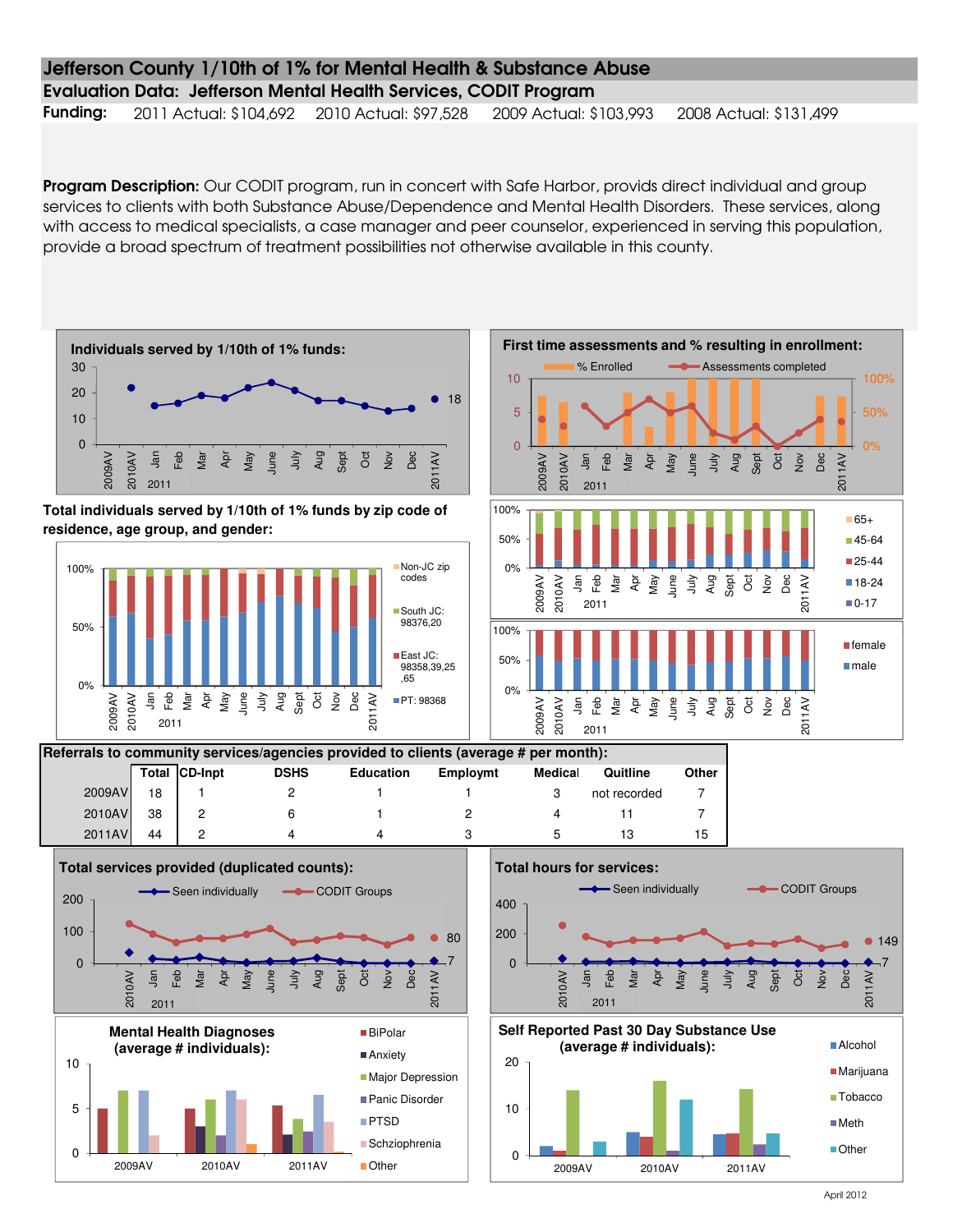Evaluation Data: Jumping Mouse Children's Center

**Funding:** 2011 Actual: \$20,000

#### Program Description:

This funding provides services to traumatized children whose care is otherwise uncompensated, specifically to those who have been directly impacted by a parent's substance abuse and/or mental illness. With these funds, we are reaching some of the most at-risk members of our community, preventing substance abuse and mental health problems before they begin.

#### Data are reported only through July, 2011 when the 1/10th of 1% funds were exhaused.





**On average, 72% of cost per client is not covered by insurance (Feb-July 2011) On average, 1/10th of 1% funds cover only 32% of eligible clients (June-July 2011). Data represent funded clients only.**

**Total individuals served by 1/10th of 1% funds by zip code of residence, age group, and gender:**

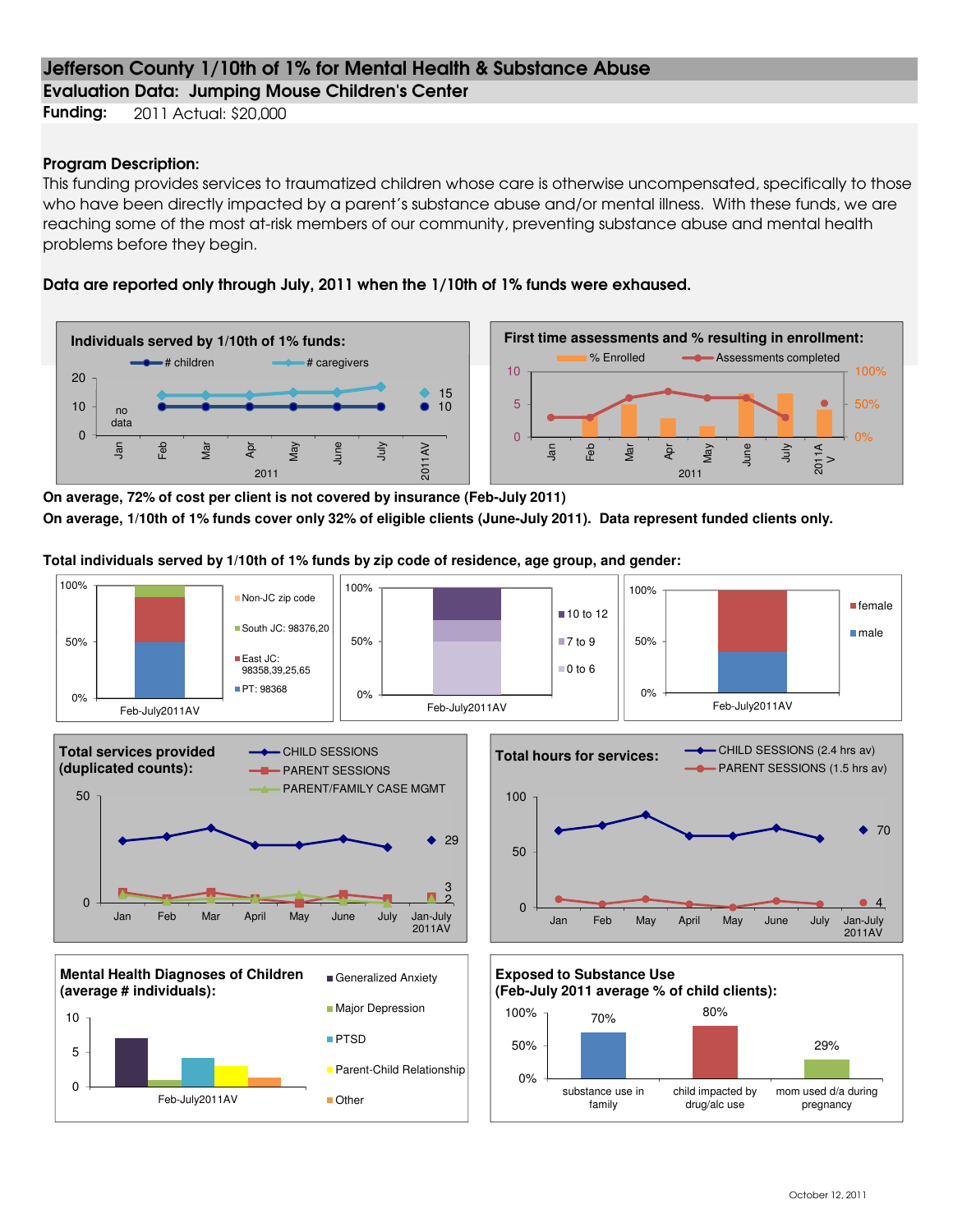#### Evaluation Data: Nurse Family Partnership, Jefferson County Public Health

Funding: 2011 Actual: \$40,000 2010 Actual: \$40,000

Program Description: Provide treatment for patients with mental illness, behavioral problems, and prevent future addiction in young children exposed to parental/family substance abuse and/or mental illness. Serves low-income first time pregnant mothers with social/health indicators that will increase the risk of poor outcomes for mother and infant. JCPH data indicate the majority of participants either have a recent personal history of substance use and/or mental illness or these risks currently or historically in the immediate family environment. The nurse treats the mother using behavior change theory and motivational interviewing for quitting substances, preventing relapse, treating mental illness, and addressing intergenerational patterns within the family system. NFP is an evidence based prevention program and JCPH collects extensive data to be confident in the quality and fidelity of services thus assuring the community that Jefferson County families will have similar positive, long term outcomes as seen in the research trials.

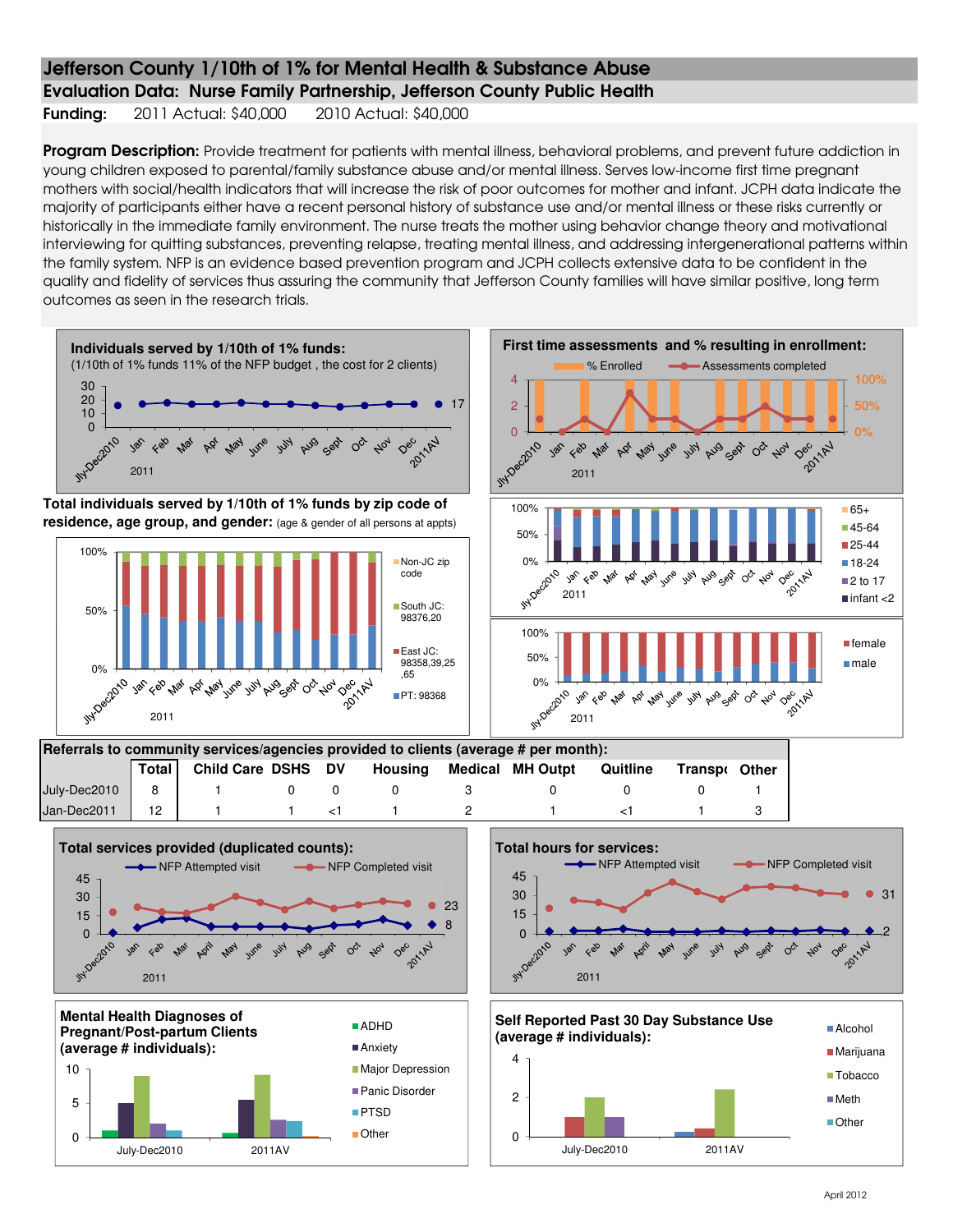#### Evaluation Data: School Based Health Clinic, Jefferson Mental Health Services

Funding: 2011 Actual: \$59,750 2010 Actual: \$57,750 2009 Actual: \$57,750 2008 Actual: \$9,384

Program Description: JMHS funds three mental health professionals to provide direct service on site to students and their families in the Port Townsend, Chimacum, and Quilcene School Districts. Consultations with school staff and other agencies are also provided for the students engaged in the program. Easy access to experienced professionals with no financial burden to the family is the intention and has proven its worth in high levels of





**Unduplicated individuals served by 1/10th of 1% funds by grade and gender:**



#### Self Reported Past 30 Day Substance Use (Average # indivuduals per month): (Scale differs from PT and Chimacum)

Sept-Dec2011  $\Omega$ 

Sept-Dec2009



June2010 June2011

Sept2010-

 $\Omega$ 

Sept-Dec2009 Jan-



Jan-June2010

Sept2010- June2011

Sept-Dec2011  $\Omega$ 

Sept-Dec2009

Sept2010- June2011

Sept-Dec2011

Jan-June2010

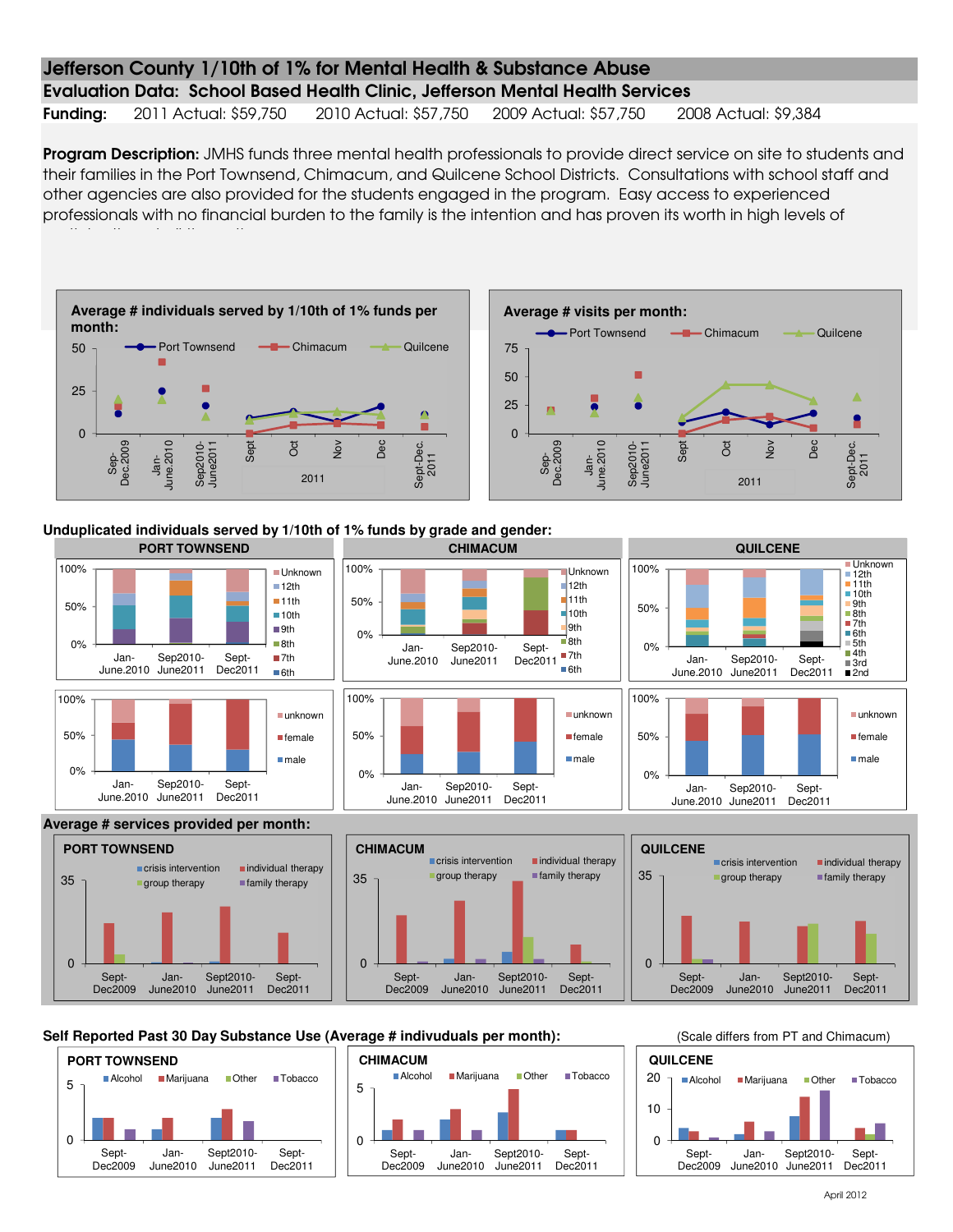Evaluation Data: Safe Harbor and Beacon of Hope, Inc., Intake Support

Note: Funding and program description in next rows represent all 1/10th 1% funded Safe Harbor programs.

Funding: 2011 Actual: \$120,456 2010 Actual: \$118,958 2009 Actual: \$107,987 2008 Actual: \$73,992

Program Description: Full time Chemical Dependency Counselor provided for the CODIT program. Counselor provides assessments, treatment, individuals, treatment planning, staffing's, and reviews. Two Relapse Prevention Education groups per week at Jefferson County Jail facilitated by CDP/CDPT from Safe Harbor. Drug and Alcohol assessments for individuals in the community as well as individuals currently incarcerated at Jefferson County Jail. Participation in District, Family Therapeutic, Topside (youth) and Drug Court. Data entry into the WA State Division of Behavioral Health and Recovery database of all assessments, admits, treatment participation (including groups, individuals, urinalysis), and discharges. Data entry is required by the State to be in compliance with state contracts. A portion of the funds are also used for CODIT program office supplies. Treatment for Jefferson County residents with no other means of paying for their treatment.



**Total individuals served by 1/10th of 1% funds by zip code of residence, age group, and gender:**